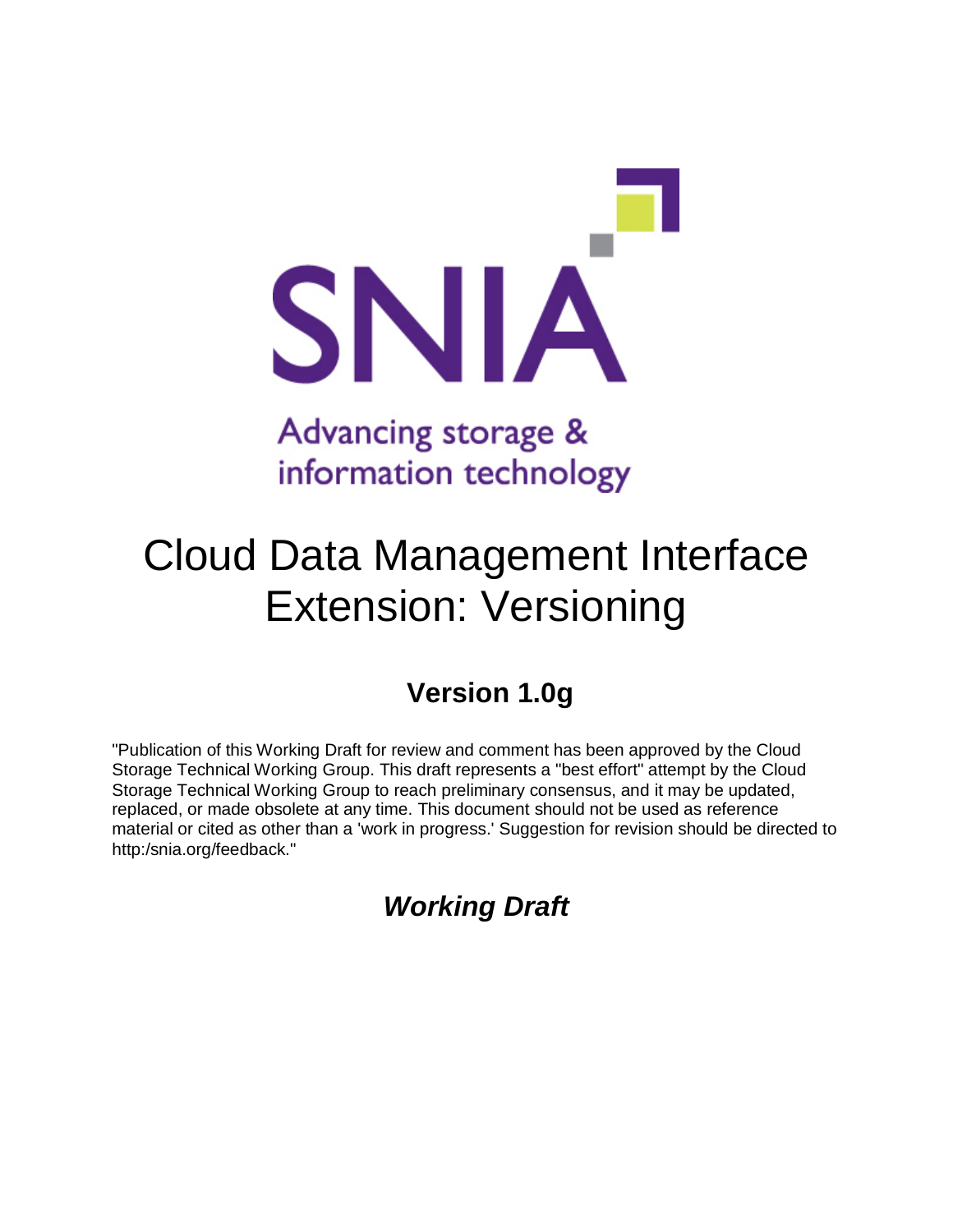# **Revision History**

| <b>Date</b> | <b>Version</b>   | By                          | <b>Comments</b>                                                                                                                                                                                                                                    |  |
|-------------|------------------|-----------------------------|----------------------------------------------------------------------------------------------------------------------------------------------------------------------------------------------------------------------------------------------------|--|
| 2011-12-05  | 1.0a             | David Slik,<br>NetApp, Inc. | Updates to include standard SNIA front matter, minor edits to<br>proposed extension as discussed at last face-to-face.                                                                                                                             |  |
| 2012-01-12  | 1.0 <sub>b</sub> | Marie McMinn                | Updates to include standard SNIA front matter and technical<br>edit                                                                                                                                                                                |  |
| 2012-01-13  | 1.0 <sub>c</sub> | David Slik,<br>NetApp, Inc. | Added serialization example, updates based on SNIA TWG<br>ballot feedback.                                                                                                                                                                         |  |
| 2012-01-23  | 1.0 <sub>d</sub> | David Slik,<br>NetApp, Inc. | Incorporated comments and feedback from January face-to-<br>face review, including re-written introduction, updated<br>diagrams and added the X-CDMI-Version-Inhibit header and<br>the ability to specify if only content updates create versions. |  |
| 2012-01-24  | 1.0e             | David Slik.<br>NetApp, Inc. | Fixed data system metadata lists to be JSON Arrays of<br>JSON Strings instead of comma-delimited lists.                                                                                                                                            |  |
| 2012-01-24  | 1.0f             | David Slik,<br>NetAPp, Inc. | Updates to reflect TWG discussions, removed X-CDMI-<br>Version-Inhibit.                                                                                                                                                                            |  |
| 2012-01-26  | 1.0 <sub>g</sub> | Marie McMinn                | Updates include minor edits.                                                                                                                                                                                                                       |  |

The SNIA hereby grants permission for individuals to use this document for personal use only, and for corporations and other business entities to use this document for internal use only (including internal copying, distribution, and display) provided that:

- Any text, diagram, chart, table, or definition reproduced shall be reproduced in its entirety with no alteration, and,
- Any document, printed or electronic, in which material from this document (or any portion hereof) is reproduced shall acknowledge the SNIA copyright on that material, and shall credit the SNIA for granting permission for its reuse.

Other than as explicitly provided above, you may not make any commercial use of this document, sell any excerpt or this entire document, or distribute this document to third parties. All rights not explicitly granted are expressly reserved to SNIA.

Permission to use this document for purposes other than those enumerated above may be requested by e-mailing tcmd@snia.org. Please include the identity of the requesting individual and/or company and a brief description of the purpose, nature, and scope of the requested use.

Copyright © 2012 Storage Networking Industry Association.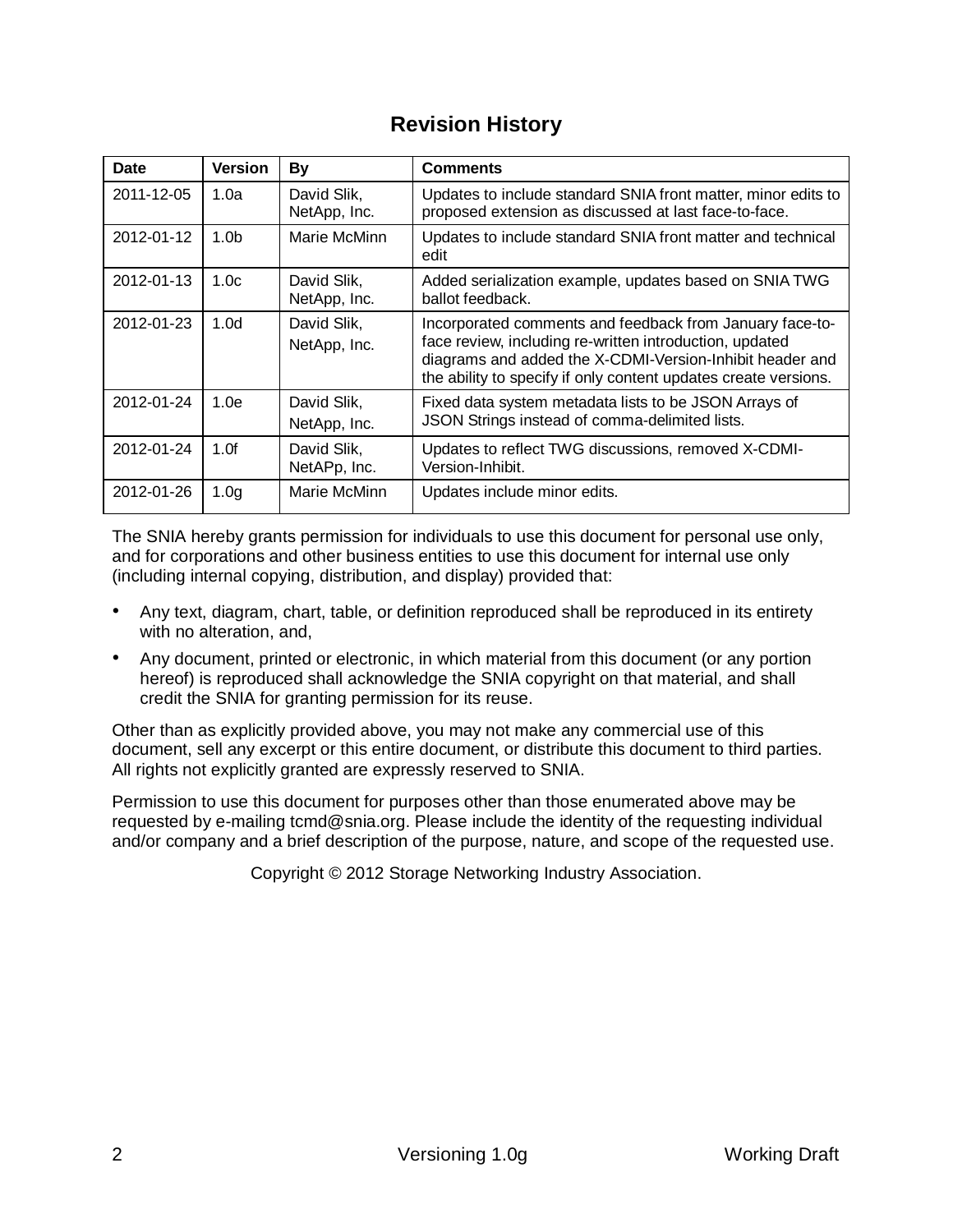# **Object Versioning CDMI Extension**

# **Overview**

This CDMI extension adds the ability to request that data objects be versioned and defines how versions are accessed and managed. Version-enabled data objects provide access to and retention of historical versions of a data object and can provide compliance functionality and revision history. Version-enabled data objects also help applications handle multiple concurrent writers in disconnected distributed environments.

Versioning is based around the snapshot concept introduced in CDMI 1.0 and follows the same architectural pattern. It should be reviewed in this context.

Important note for reviewers: Please start reading at section 23 on Page 10.

### **Modifications to the CDMI 1.0.1 spec:**

#### **1) Insert into Clause 3 - "Terms"**

**3.x current data object version** the most recent version of a version-enabled data object

#### **3.x**

#### **data object version**

either the current data object version or a historical data object version

#### **3.x**

#### **historical data object version**

a non-current state of a version-enabled data object

#### **3.x**

#### **version-enabled data object**

a CDMI data object with versioning enabled

#### **2) Insert into Clause 8.4.8 - "Examples", at the end of the clause:**

EXAMPLE 5 GET to the URI to read a newly-created data object with a current version:

```
GET /MyContainer/MyVersionedDataObject.txt HTTP/1.1
Host: cloud.example.com 
Accept: application/cdmi-object 
X-CDMI-Specification-Version: 1.0.1
```
#### The following shows the response.

```
HTTP/1.1 200 OK 
Content-Type: application/cdmi-object 
X-CDMI-Specification-Version: 1.0.1
{
  "objectType" : "application/cdmi-object",
  "objectID" : "00007ED900100DA32EC94351F8970400",
 "objectName" : "MyVersionedDataObject.txt",
 "parentURI" : "/MyContainer/",
  "parentID" : "00007E7F00102E230ED82694DAA975D2",
```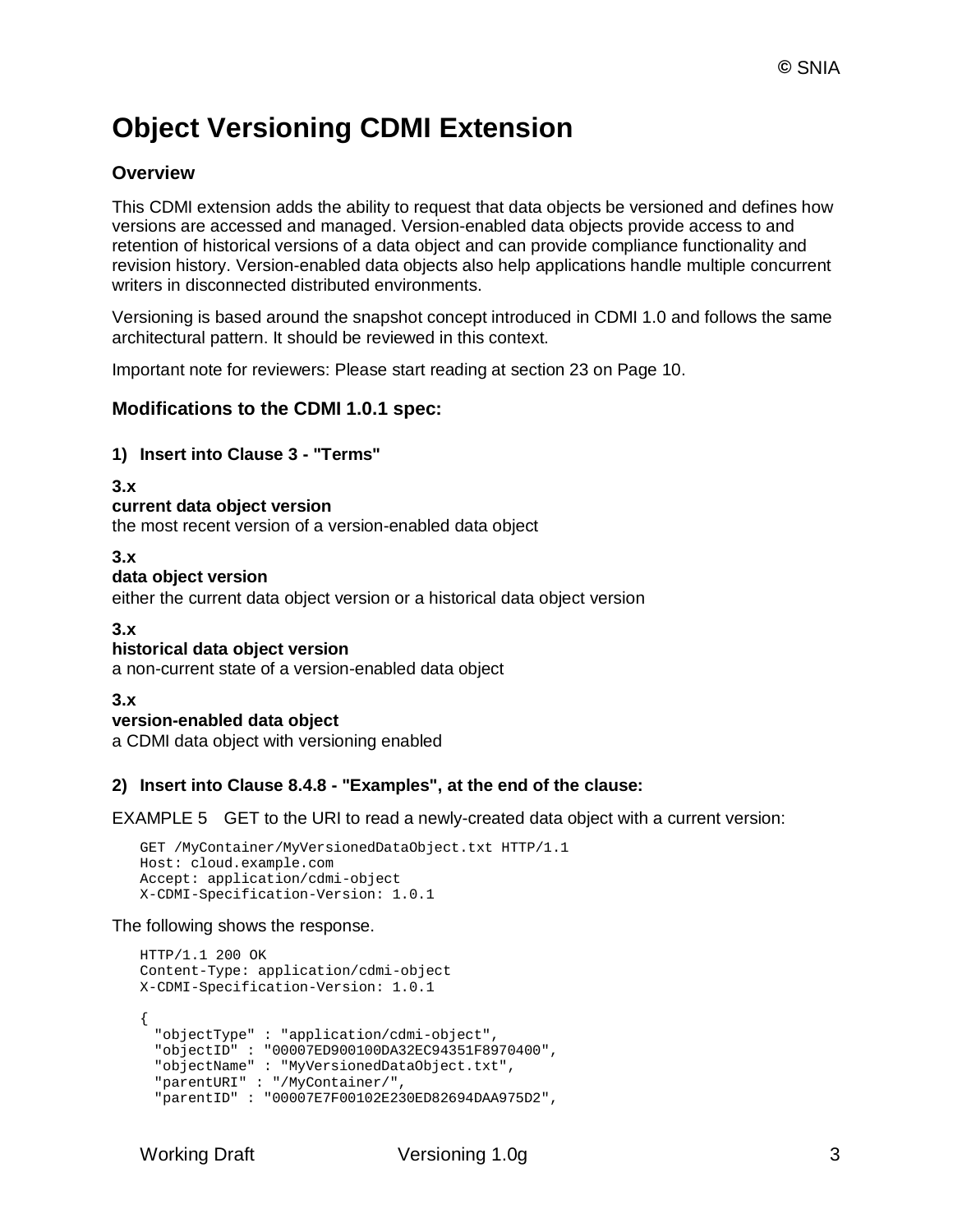```
"domainURI" : "/cdmi_domains/MyDomain/", 
 "capabilitiesURI" : "/cdmi_capabilities/dataobject/", 
 "completionStatus" : "Complete", 
 "mimetype" : "text/plain", 
 "metadata" : {
   "cdmi_size" : "33",
   "cdmi_versioning" : "user",
   "cdmi_version_object" : "/cdmi_objectid/00007ED900100DA32EC94351F8970400",
   "cdmi_version_current" : "/cdmi_objectid/00007ED90010512EB55A9304EAC5D4AA",
   "cdmi_version_oldest" : [
    "/cdmi_objectid/00007ED90010512EB55A9304EAC5D4AA"
   \mathbf{I}},
 "valuerange" : "0-32", 
 "valuetransferencoding" : "utf-8", 
 "value" : "First version of this Data Object"
}
```
EXAMPLE 6 GET to the URI to read a data object with two historical versions:

```
GET /MyContainer/MyVersionedDataObject.txt HTTP/1.1
Host: cloud.example.com 
Accept: application/cdmi-object 
X-CDMI-Specification-Version: 1.0.1
```
The following shows the response.

```
HTTP/1.1 200 OK 
Content-Type: application/cdmi-object 
X-CDMI-Specification-Version: 1.0.1
{
 "objectType" : "application/cdmi-object",
 "objectID" : "00007ED900100DA32EC94351F8970400",
 "objectName" : "MyDataObject.txt",
 "parentURI" : "/MyContainer/",
 "parentID" : "00007E7F00102E230ED82694DAA975D2", 
 "domainURI" : "/cdmi_domains/MyDomain/", 
 "capabilitiesURI" : "/cdmi_capabilities/dataobject/", 
 "completionStatus" : "Complete", 
 "mimetype" : "text/plain", 
  "metadata" : {
   "cdmi_size" : "33",
   "cdmi_versioning" : "user",
   "cdmi_version_object" : "/cdmi_objectid/00007ED900100DA32EC94351F8970400",
   "cdmi_version_current" : "/cdmi_objectid/00007ED90010F077F4EB1C99C87524CC",
   "cdmi_version_oldest" : [
     "/cdmi_objectid/00007ED90010512EB55A9304EAC5D4AA"
   ]
 },
 "valuerange" : "0-32", 
 "valuetransferencoding" : "utf-8", 
 "value" : "Third version of this Data Object"
}
```
#### EXAMPLE 7 GET to the URI of a data object version:

```
GET /cdmi_objectid/00007ED9001005192891EEBE599D94BB HTTP/1.1
Host: cloud.example.com 
Accept: application/cdmi-object 
X-CDMI-Specification-Version: 1.0.1
```
The following shows the response.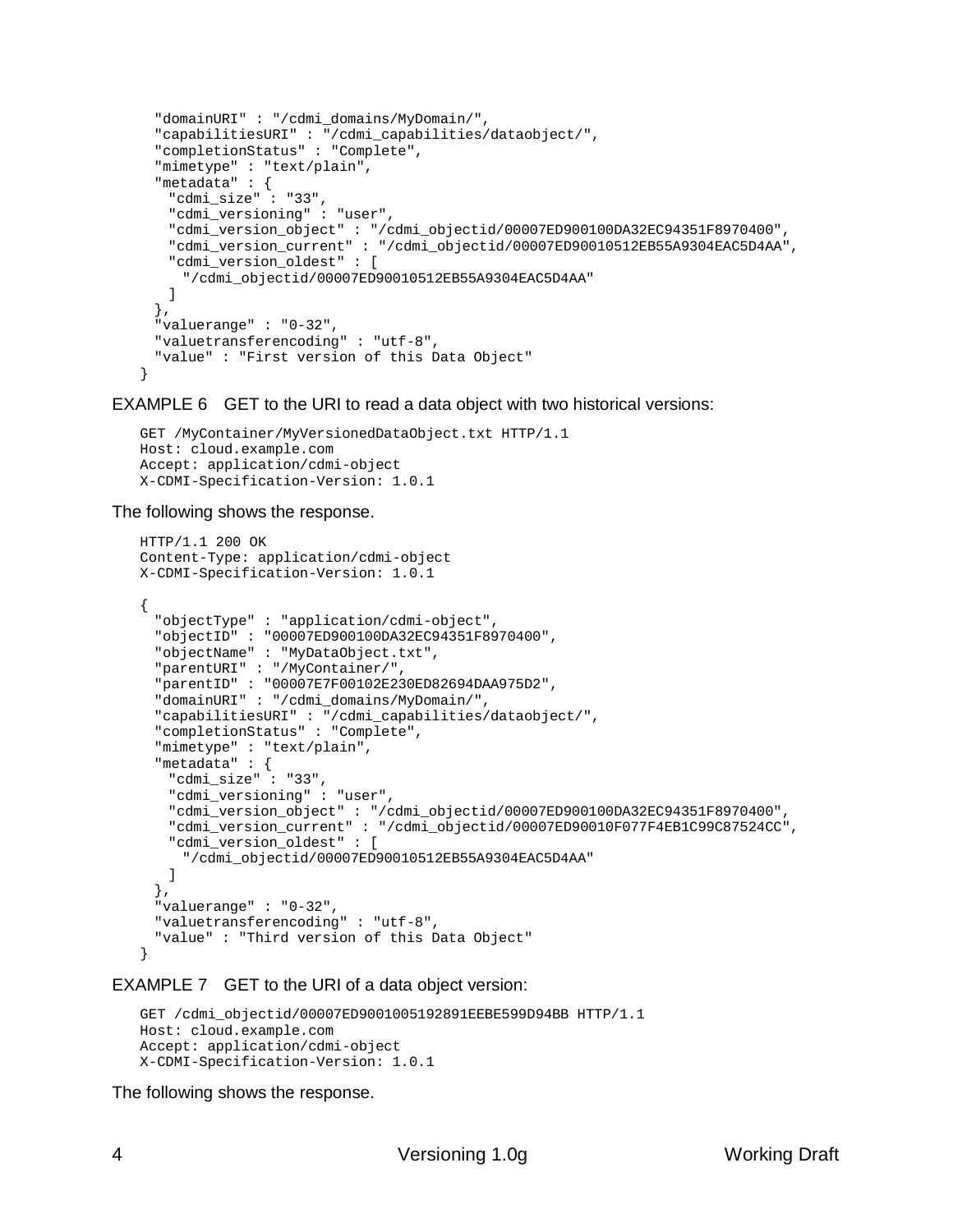```
HTTP/1.1 200 OK 
Content-Type: application/cdmi-object 
X-CDMI-Specification-Version: 1.0.1
{
 "objectType" : "application/cdmi-object",
 "objectID" : "00007ED9001005192891EEBE599D94BB",
 "objectName" : "MyVersionedDataObject.txt",
 "parentURI" : "/MyContainer/",
  "parentID" : "00007E7F00102E230ED82694DAA975D2", 
 "domainURI" : "/cdmi_domains/MyDomain/",
  "capabilitiesURI" : "/cdmi_capabilities/dataobject/dataobject_version/", 
  "completionStatus" : "Complete", 
 "mimetype" : "text/plain", 
  "metadata" : {
   "cdmi_size" : "34",
   "cdmi_version_object" : "/cdmi_objectid/00007ED900100DA32EC94351F8970400",
   "cdmi_version_current" : "/cdmi_objectid/00007ED90010F077F4EB1C99C87524CC",
   "cdmi_version_oldest" : [
     "/cdmi_objectid/00007ED90010512EB55A9304EAC5D4AA"
   ],
   "cdmi_version_parent" : "/cdmi_objectid/00007ED90010512EB55A9304EAC5D4AA",
   "cdmi_version_children" : [
     "/cdmi_objectid/00007ED90010F077F4EB1C99C87524CC"
   ]
 },
 "valuerange" : "0-33", 
 "valuetransferencoding" : "utf-8", 
 "value" : "Second version of this Data Object"
}
```

| 3) Insert into Clause 12.1.3 - "Data System Metadata Capabilities", Table 104 - |
|---------------------------------------------------------------------------------|
| "Capabilities for Data System Metadata":                                        |

| <b>Capability Name</b> | <b>Type</b>                                              | <b>Description</b>                                                                                                                                                                                                                                                                                                                                                                                   |
|------------------------|----------------------------------------------------------|------------------------------------------------------------------------------------------------------------------------------------------------------------------------------------------------------------------------------------------------------------------------------------------------------------------------------------------------------------------------------------------------------|
| cdmi_versioning        | <b>JSON</b><br>Array of<br><b>JSON</b><br><b>Strings</b> | If present, this capability indicates that the cloud storage system<br>shall support versioning of data objects and contains a list of which<br>versioning behaviors are supported. The following values are<br>defined:                                                                                                                                                                             |
|                        |                                                          | "value" indicates that the system shall support the versioning of<br>the object value.                                                                                                                                                                                                                                                                                                               |
|                        |                                                          | "user" indicates that the system shall support the versioning of<br>the object value and user metadata.                                                                                                                                                                                                                                                                                              |
|                        |                                                          | "all" indicates that the system shall support the versioning of all<br>updates made to a data object.<br>When present, the system shall support the following storage<br>system metadata: "cdmi_version_object", "cdmi_version_current",<br>"cdmi_version_oldest", "cdmi_version_parent", and<br>"cdmi_version_children", as indicated by the corresponding storage<br>system metadata capabilities. |
| cdmi_versions_count    | <b>JSON</b><br>String                                    | If present, this capability specifies the maximum number of historical<br>versions that may be specified. If absent, restrictions on the number<br>of historical versions specified shall be ignored.                                                                                                                                                                                                |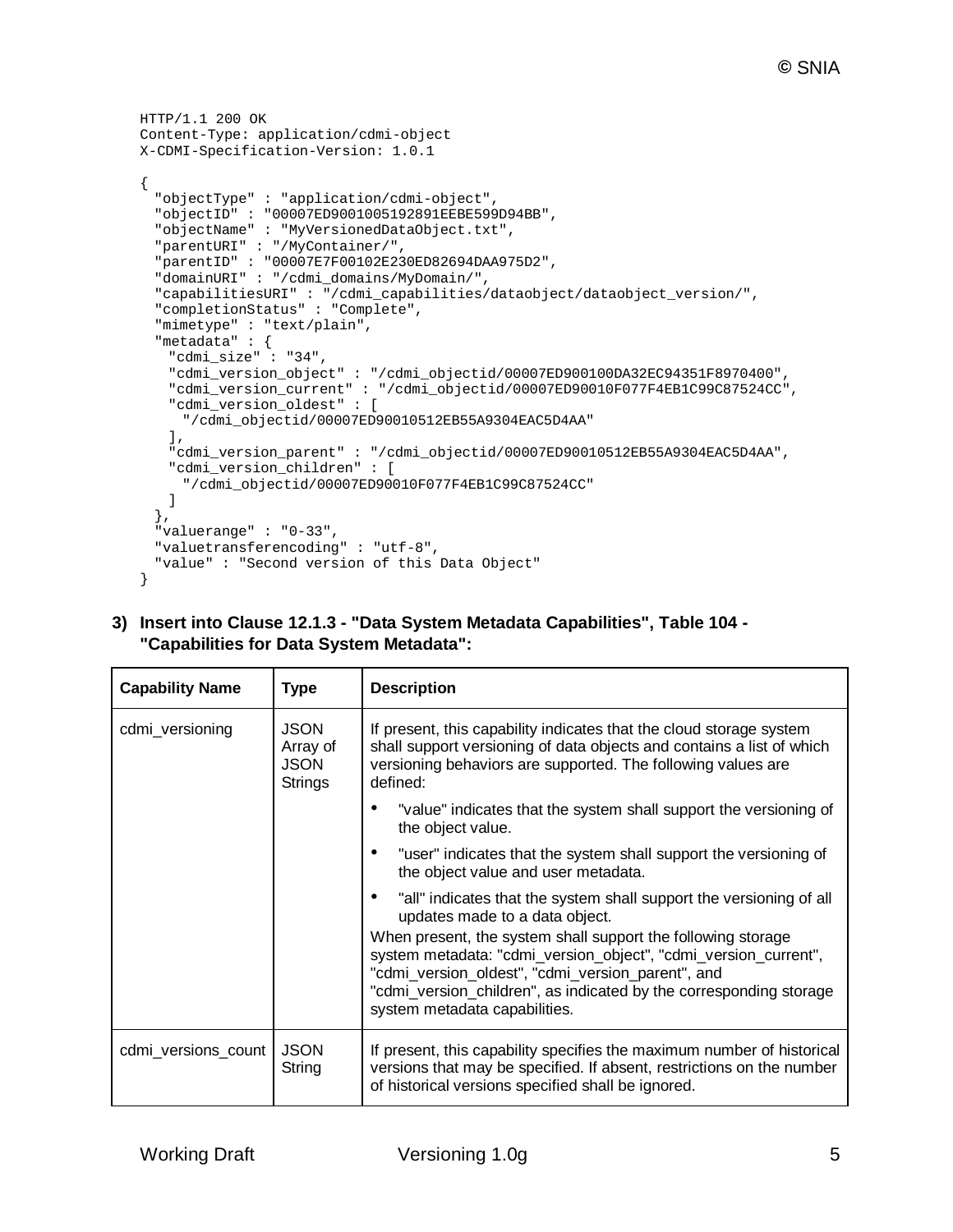| <b>Capability Name</b> | Type                  | <b>Description</b>                                                                                                                                                                                      |
|------------------------|-----------------------|---------------------------------------------------------------------------------------------------------------------------------------------------------------------------------------------------------|
| cdmi_version_age       | <b>JSON</b><br>String | If present, this capability specifies the maximum age of historical<br>versions that may be specified. If absent, restrictions on the age of<br>historical versions specified shall be ignored.         |
| cdmi versions size     | <b>JSON</b><br>String | If present, this capability specifies the maximum total size of<br>historical versions that may be specified. If absent, restrictions on<br>the size of historical versions specified shall be ignored. |

# **4) Insert into Clause 16.3 - "Support for Storage System Metadata", Table 117 - "Storage System Metadata":**

| <b>Metadata Name</b>  | <b>Type</b>                                    | <b>Description</b>                                                                                                                                                                                                       | <b>Requirement</b> |
|-----------------------|------------------------------------------------|--------------------------------------------------------------------------------------------------------------------------------------------------------------------------------------------------------------------------|--------------------|
| cdmi_version_object   | <b>JSON String</b>                             | If present and "true", this capability indicates that<br>the cloud storage system shall generate a<br>"cdmi_version_object" storage system metadata<br>for each version-enabled data object and data<br>object version.  | Conditional        |
| cdmi_version_current  | <b>JSON String</b>                             | If present and "true", this capability indicates that<br>the cloud storage system shall generate a<br>"cdmi_version_current" storage system<br>metadata for each version-enabled data object<br>and data object version. | Conditional        |
| cdmi_version_oldest   | <b>JSON Array</b><br>of JSON<br><b>Strings</b> | If present and "true", this capability indicates that<br>the cloud storage system shall generate a<br>"cdmi_version_oldest" storage system metadata<br>for each version-enabled data object and data<br>object version.  | Conditional        |
| cdmi_version_parent   | <b>JSON String</b>                             | If present and "true", this capability indicates that<br>the cloud storage system shall generate a<br>"cdmi_version_parent" storage system metadata<br>for each data object version that has a previous<br>version.      | Conditional        |
| cdmi version children | <b>JSON Array</b><br>of JSON<br><b>Strings</b> | If present and "true", this capability indicates that<br>the cloud storage system shall generate a<br>"cdmi_version_children" storage system<br>metadata for each data object version.                                   | Conditional        |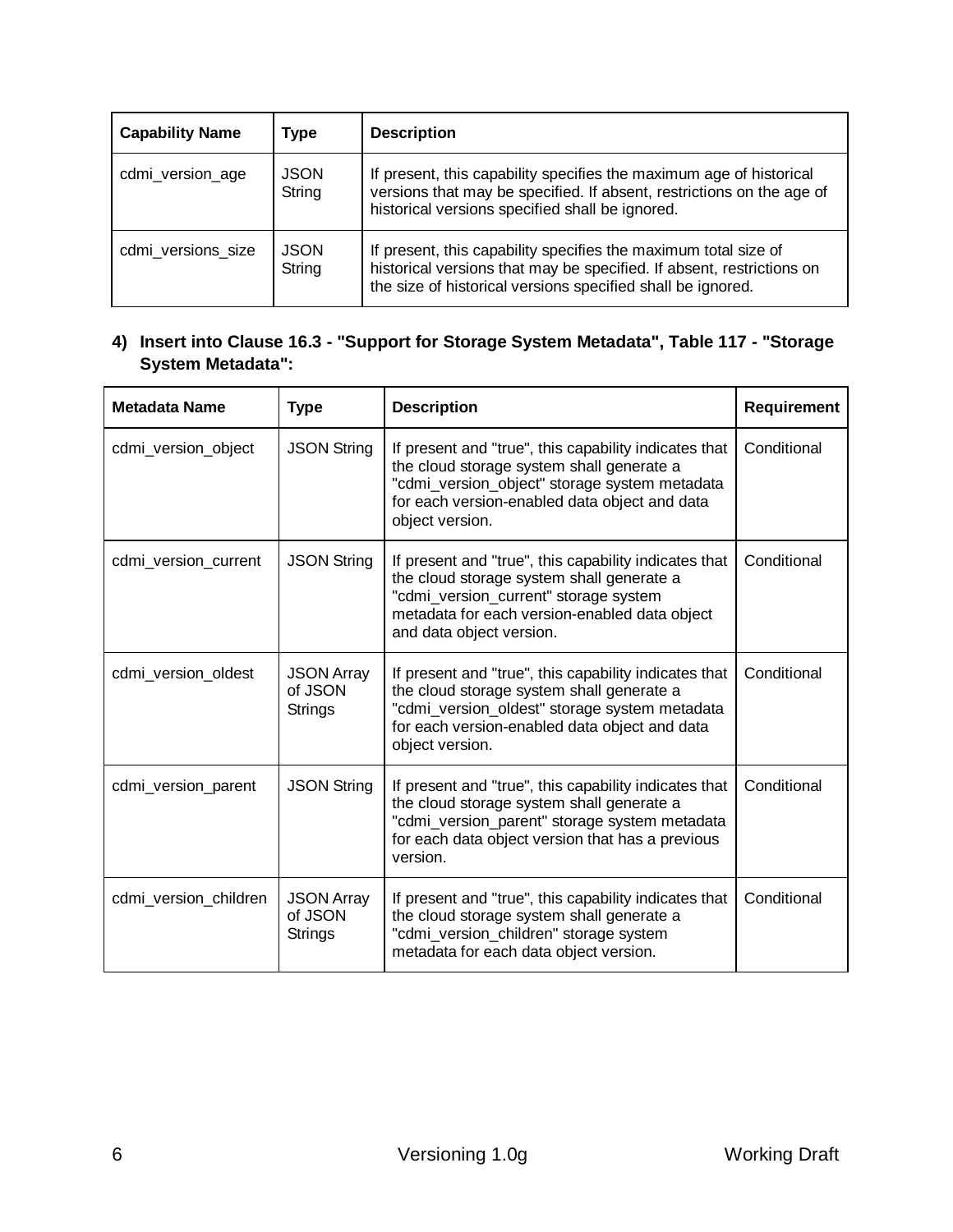# **5) Insert into Clause 16.4 - "Data System Metadata", Table 118 - "Data System Metadata":**

| <b>Metadata Name</b><br><b>Type</b> |                                                                                                                                      | <b>Description</b>                                                                                                                                                                                                                                             | Requirement |
|-------------------------------------|--------------------------------------------------------------------------------------------------------------------------------------|----------------------------------------------------------------------------------------------------------------------------------------------------------------------------------------------------------------------------------------------------------------|-------------|
| cdmi_versioning                     | <b>JSON String</b><br>If present, this metadata item indicates that<br>versioning is requested to be enabled for the<br>data object. |                                                                                                                                                                                                                                                                | Optional    |
|                                     |                                                                                                                                      | $\bullet$<br>If set to the value "value", versions shall be<br>created when the value is updated.                                                                                                                                                              |             |
|                                     |                                                                                                                                      | $\bullet$<br>If set to the value "user", versions shall be<br>created when the value and/or user<br>metadata is updated.                                                                                                                                       |             |
|                                     |                                                                                                                                      | $\bullet$<br>If set to the value "all", versions shall be<br>created when any update is performed<br>against the version-enabled data object.<br>This data system metadata item shall not be<br>present in data object versions.                               |             |
| cdmi_versions_count                 | <b>JSON String</b>                                                                                                                   | This metadata item contains the maximum<br>number of historical versions requested to be<br>retained.                                                                                                                                                          | Optional    |
|                                     |                                                                                                                                      | If "cdmi_versions_count" is not present, no<br>limit should be placed on the number of<br>versions that are retained.                                                                                                                                          |             |
|                                     |                                                                                                                                      | $\bullet$<br>If "cdmi_versions_count" is present and has<br>a value of zero, only the current version<br>should be retained.                                                                                                                                   |             |
|                                     |                                                                                                                                      | If "cdmi_versions_count" is present and has<br>a value greater than zero, up to the specified<br>number of historical versions should be<br>retained.                                                                                                          |             |
|                                     |                                                                                                                                      | $\bullet$<br>If the number of historical versions exceeds<br>the value specified, historical versions<br>should be deleted from the oldest to the<br>newest until the number of historical versions<br>equals the value contained in<br>"cdmi_versions_count". |             |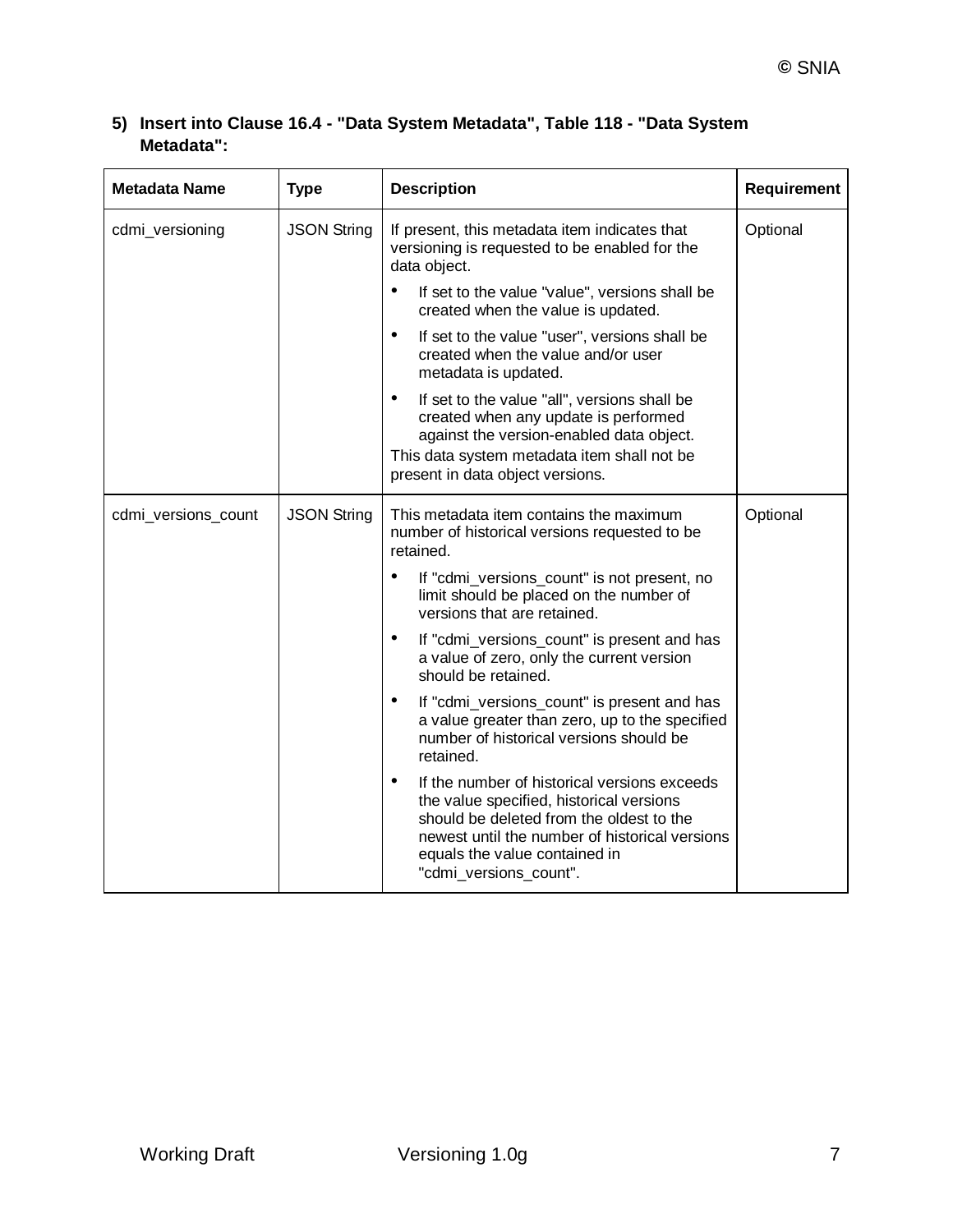| <b>Metadata Name</b> | <b>Type</b>        | <b>Description</b>                                                                                                                                                                                                                                                                                       |          |
|----------------------|--------------------|----------------------------------------------------------------------------------------------------------------------------------------------------------------------------------------------------------------------------------------------------------------------------------------------------------|----------|
| cdmi_versions_age    | <b>JSON String</b> | This metadata item contains the maximum age<br>of the oldest historical version requested to be<br>retained, specified as the number of seconds<br>before the current time.                                                                                                                              | Optional |
|                      |                    | If "cdmi_versions_age" is not present, no<br>limit should be placed on the age of versions<br>that are retained.                                                                                                                                                                                         |          |
|                      |                    | If "cdmi_versions_age" is present, historical<br>$\bullet$<br>versions should be retained until their age is<br>greater than the value contained in<br>"cdmi_versions_age".                                                                                                                              |          |
|                      |                    | If the age of a historical version exceeds the<br>٠<br>value specified, that historical version should<br>be deleted.                                                                                                                                                                                    |          |
| cdmi_versions_size   | <b>JSON String</b> | This metadata item contains the maximum<br>amount of space requested to be used to retain<br>historical versions, specified in bytes.                                                                                                                                                                    | Optional |
|                      |                    | If "cdmi_versions_size" is not present, no<br>٠<br>limit should be placed on the size of versions<br>that are retained.                                                                                                                                                                                  |          |
|                      |                    | If "cdmi_versions_size" is present, historic<br>٠<br>versions should be retained until the total<br>storage consumption of the historical<br>versions exceeds the value contained in<br>"cdmi_versions_size".                                                                                            |          |
|                      |                    | If the total size consumed by historical<br>٠<br>versions exceeds the value specified,<br>historical versions should be deleted from<br>the oldest to the newest until the total<br>storage consumption of historical versions is<br>equal or less than the value contained in<br>"cdmi_versions_count". |          |

# **6) Insert into Clause 16.5 - "Support for Provided Data System Metadata", Table 119 - "Support for Provided Data System Metadata":**

| <b>Capability Name</b>       | Type                  | <b>Description</b>                                                                            | <b>Requirement</b> |
|------------------------------|-----------------------|-----------------------------------------------------------------------------------------------|--------------------|
| cdmi_versioning_provided     | <b>JSON</b><br>String | Contains the value "value", "user", or "all" if<br>versioning is enabled for the data object. | Conditional        |
| cdmi_versions_count_provided | <b>JSON</b><br>String | Contains the maximum number of historical<br>versions that will be retained.                  | Optional           |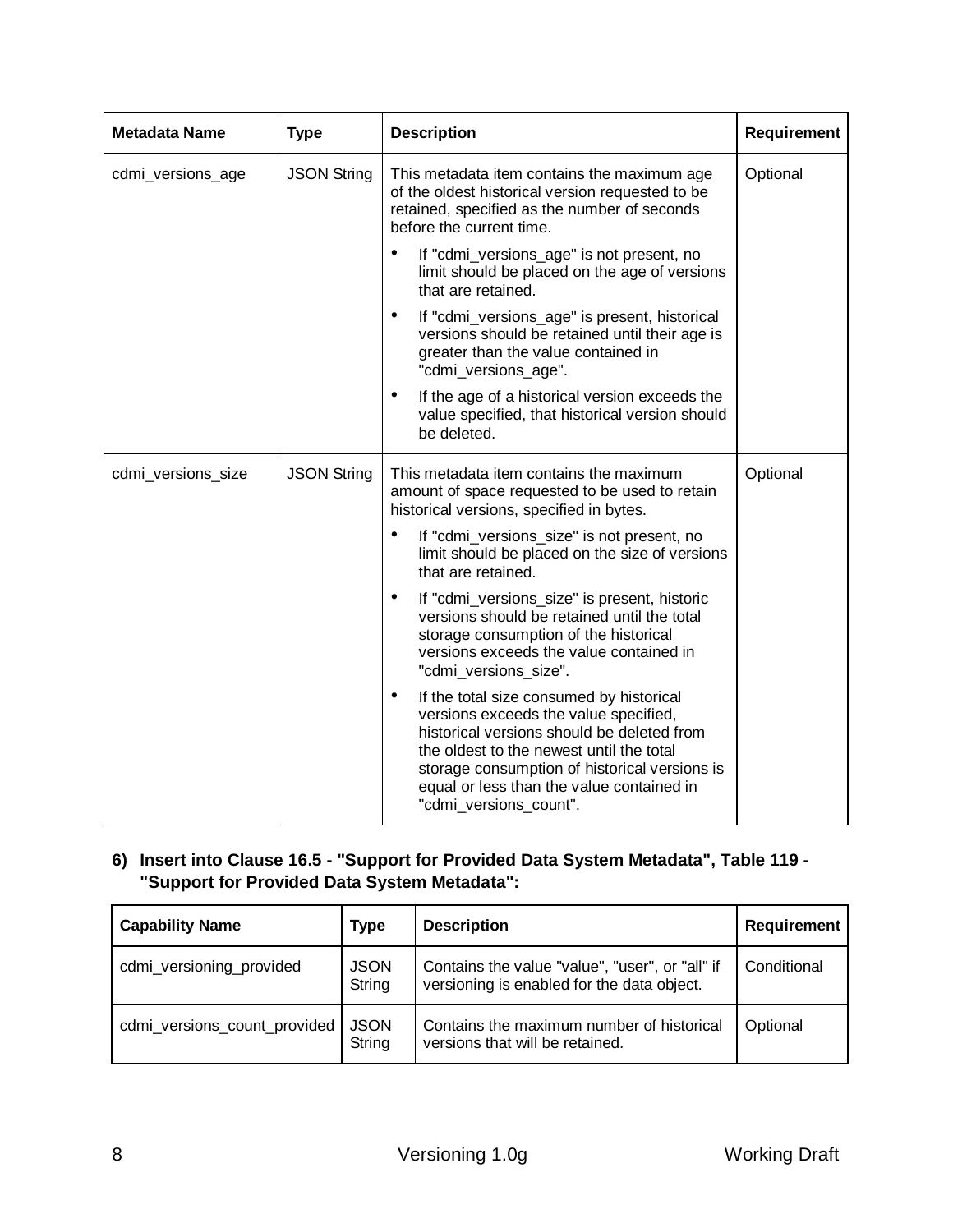| <b>Capability Name</b>      | <b>Type</b>           | <b>Description</b>                                                                                               | <b>Requirement</b> |
|-----------------------------|-----------------------|------------------------------------------------------------------------------------------------------------------|--------------------|
| cdmi_versions_age_provided  | <b>JSON</b><br>String | Contains the oldest age of a historical<br>version that will be retained, in seconds<br>before the current time. | Optional           |
| cdmi_versions_size_provided | <b>JSON</b><br>String | Contains the maximum amount of space<br>that can be used to retain historical<br>versions, in bytes.             | Optional           |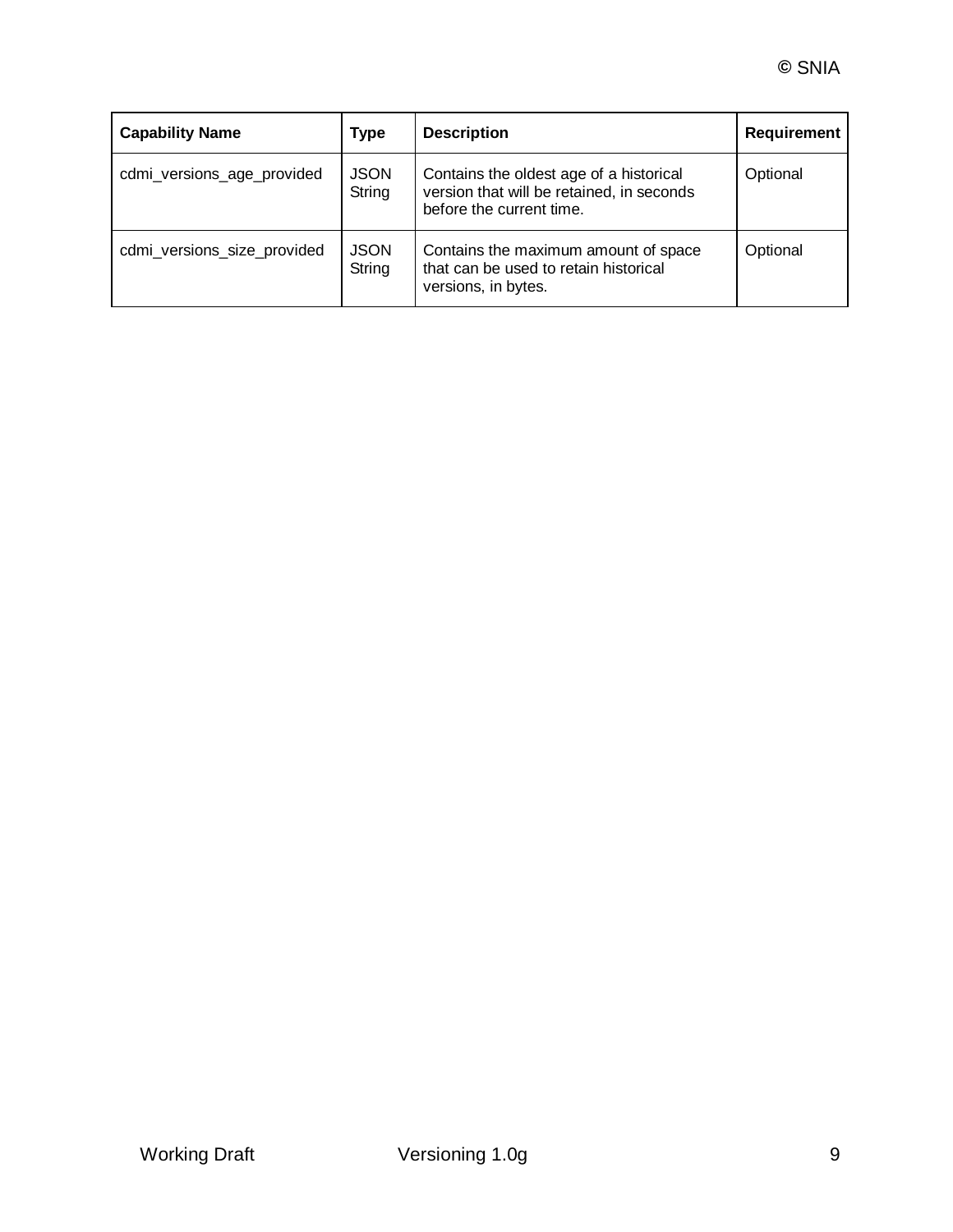# **7) Insert new Clause after 22 - "Query Queues":**

# **23 Data Object Versions**

### **23.1 Overview**

Version-enabled data objects allow the previous state of a data object to be retained when an update is performed. In a non-version-enabled data object, each update changes the state of the object, and the previous state is lost. This state change is illustrated in Figure 10:



**Figure 10 – Updates to a non-version-enabled data object**

When a data object has versioning enabled, each update creates a new "current version" with the same contents of the version-enabled data object, and the previous current version becomes a historical version. All versions can be accessed via separate URIs and are immutable. The version-enabled data object continues to be mutable and has the same behaviors to clients as a non-version-enabled data object. This behavior is illustrated in Figure 11 from the perspective of a client.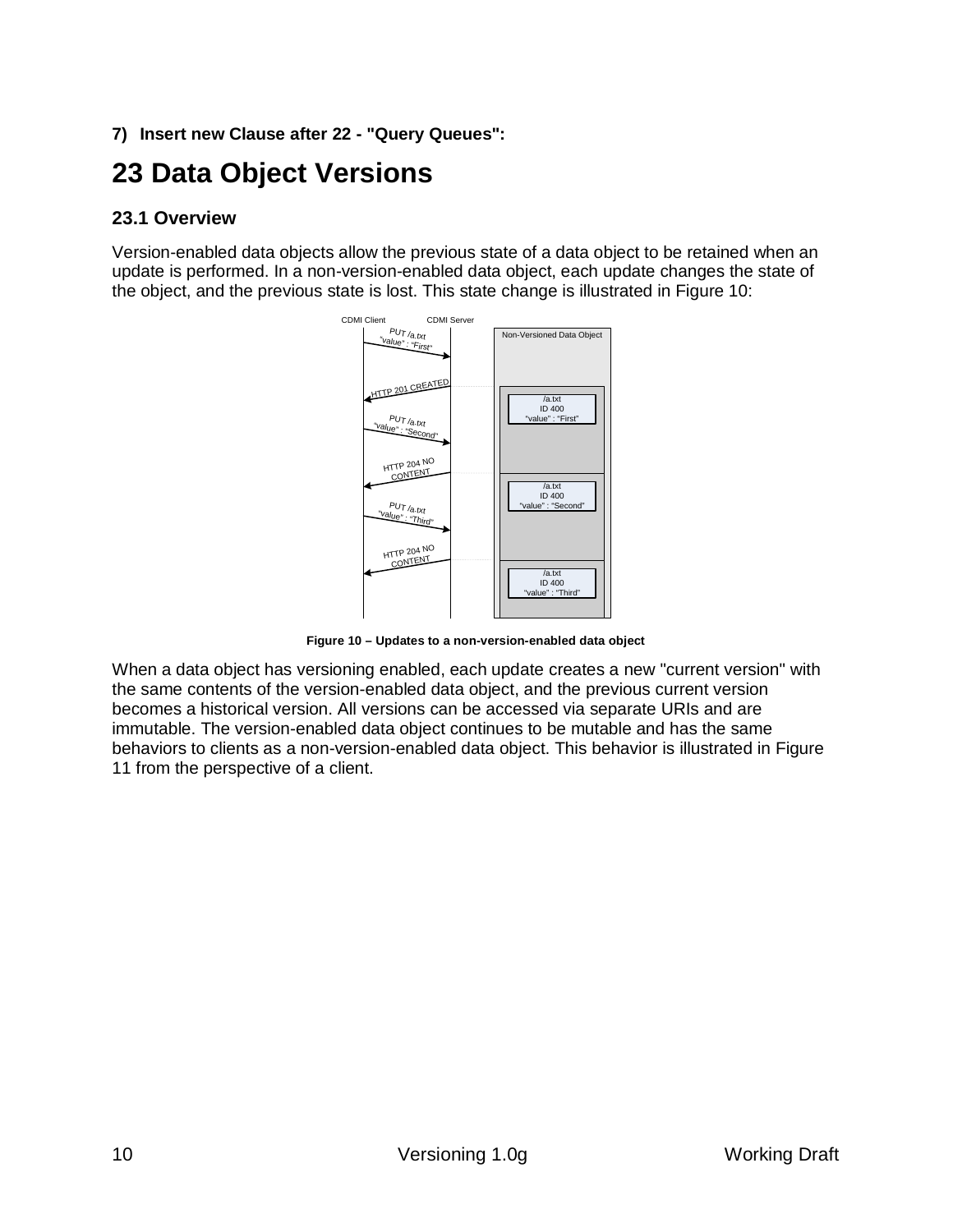

**Figure 11 – Updates to a version-enabled data object**

Using this approach, CDMI clients that are not aware of versioning can continue to access version-enabled data objects the same way as non-version-enabled data objects, while CDMI clients that are aware of versioning can access and manage the immutable versions associated with the version-enabled data object.

Versioning is enabled for a data object by adding a data system metadata item that indicates that versioning is desired.

Version-enabled data objects and all associated versions contain additional storage system metadata items. These metadata items allow a client to discover the versions that are associated with a version-enabled data object and to iterate through these versions.

The maximum number of versions to be retained, maximum age of versions to be retained, and the maximum space that can be consumed by versions is controlled by data system metadata.

When a data object is version enabled, it always contains at least one version, the "current version". The current version has the same contents as the version-enabled data object but has a different identifier (URI and Object Identifier) and is immutable. When a version-enabled data object is changed, a new current version is created, and the previous current version becomes a historical version.

Versioning has multiple client use cases:

- Clients that need to preserve all data written to a data object over time can use versions to retain all updates made to a data object.
- Clients can restore the contents of a historical version by copying it to the version-enabled data object.
- Clients that retrieve a large data object across multiple parallel or sequential transactions or that need to be able to resume a retrieval at a later time can retrieve the URI for the current version of the data object. Clients can then use that URI to retrieve the data object itself. As the current version is immutable and retains its identifier, even if an update occurs (where the current version becomes a historical version), the client will always receive the same results and will not receive a mixture of the older and newer data object contents.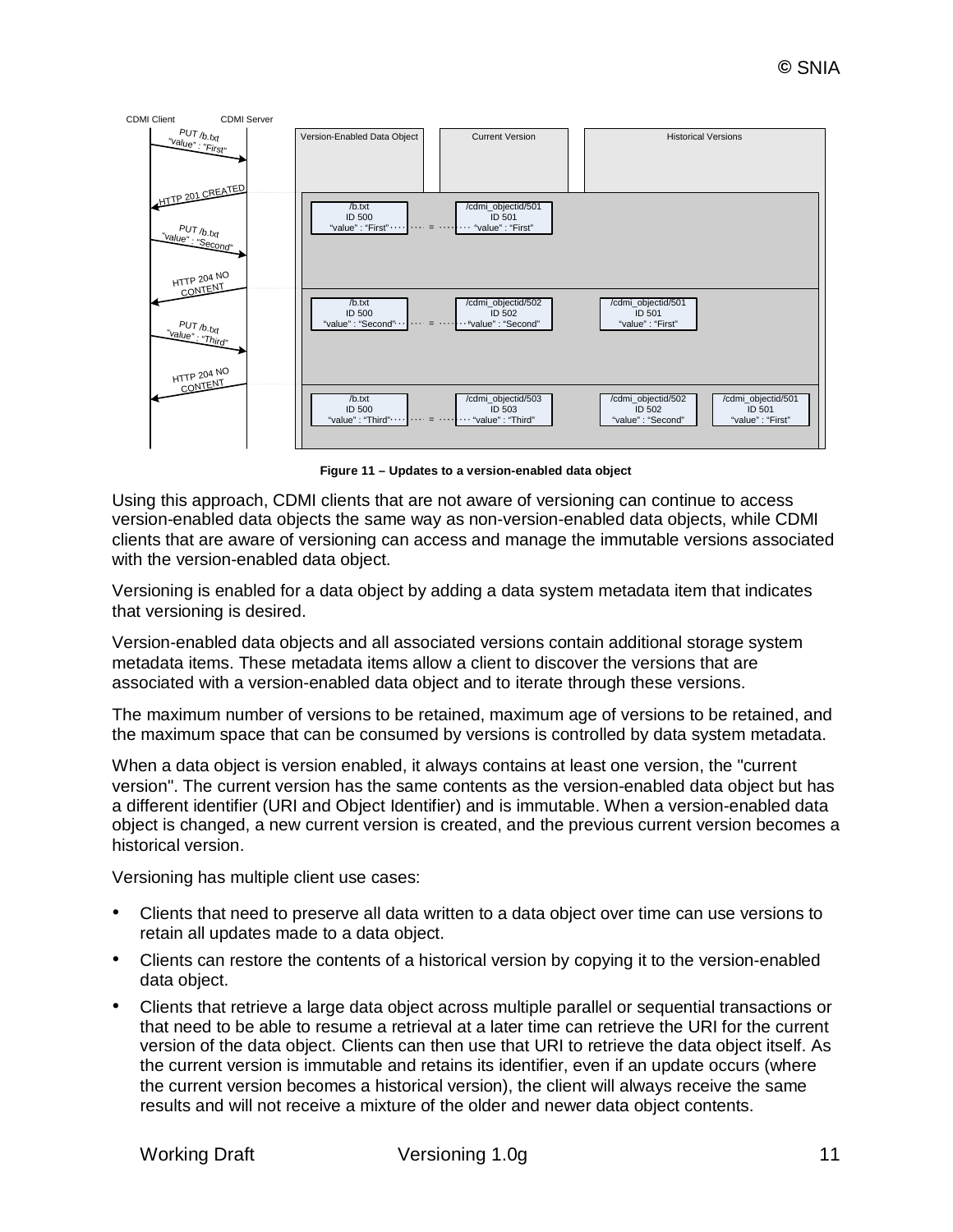• Clients can iterate through historical versions to detect where concurrent updates have occurred and can access any overwritten data.

Distributed CDMI implementations can also use versions to merge concurrent changes made on different, eventually consistent nodes without resulting in data loss.

### **23.2 Traversing Version-Enabled Data Objects**

Version-enabled data objects have multiple metadata items that allow a client to traverse through the data object versions.

When a client enables versioning for a data object, the following metadata items shall be added to the version-enabled data object:

- a cdmi version object metadata item that contains the URI to the corresponding versionenabled data object. This metadata item allows a client to detect that a given object is a version-enabled data object and not a data object version.
- a cdmi\_version\_current field that contains the URI to the current version of the versionenabled data object.
- a cdmi version oldest field that contains the URI of one or more of the oldest versions. More than one version can exist in this metadata item, as explained in clause 23.3 Concurrent Updates and Version-Enabled Data objects.

Each data object version shall contain the above three fields, with the same values as found in the version-enabled data object. Each data object version shall also contain the following two fields:

- a cdmi\_version\_parent field that contains the URI of the previous version. If the data object version does not have a parent, this field is omitted.
- cdmi\_version\_children field that contains the URIs of the versions created by modifying this version. If the data object version does not have any children, this metadata item shall be empty.

To visualize how these fields allow a client to traverse data object versions, the linkages between the version-enabled data object and data object versions in the final state of Figure 11 is illustrated in Figure 12.



**Figure 12 – Linkages between a version-enabled data object and data object versions**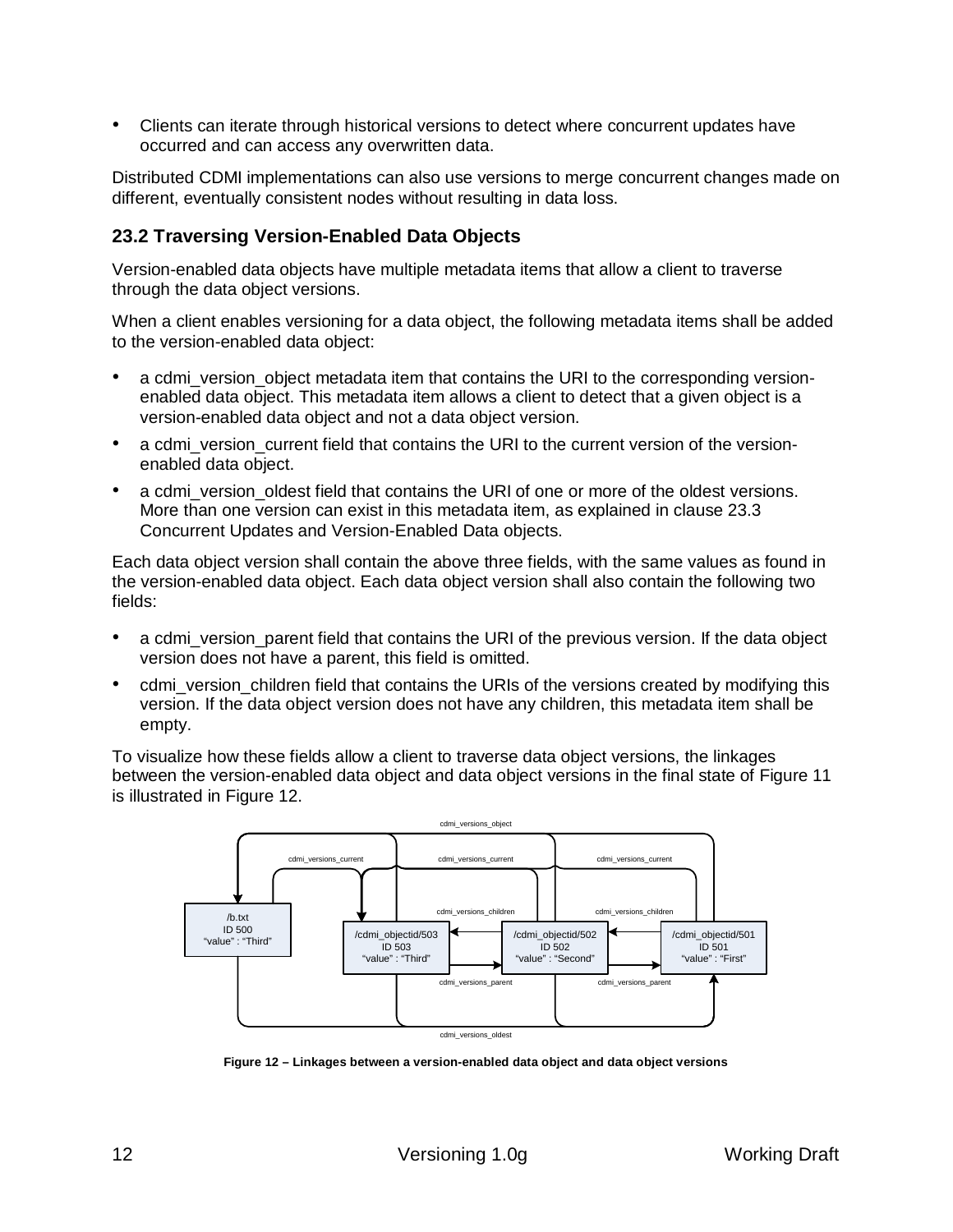A client accessing the version-enabled data object (/b.txt) can traverse to the current version and to the oldest version.

A client accessing a data object version can traverse to the version-enabled data object, to the current version, to the parent version, to child versions, and to the oldest version.

### **23.3 Concurrent Updates and Version-Enabled Data Objects**

When multiple concurrent updates are performed against a version-enabled data object, each update is performed against the state of the object at the time the update starts. The change to the state resulting from the update to the object becomes visible to clients at the time the update completes.

Two different types of concurrent updates can occur: overlapping updates and nested updates. Figures 13 and 14 show the update sequence and resulting version linkages for overlapping updates:



**Figure 13 – Overlapping concurrent updates**



**Figure 14 – Linkages for overlapping updates**

In the sequence illustrated in Figure 13, both the "Second" and "Third" updates are performed against the "First" state. As the "Third" update completes last, it becomes the current version. In this example, historical version 501 would have two children, versions 502 and 503. Both versions 502 and 503 would have the same parent 501.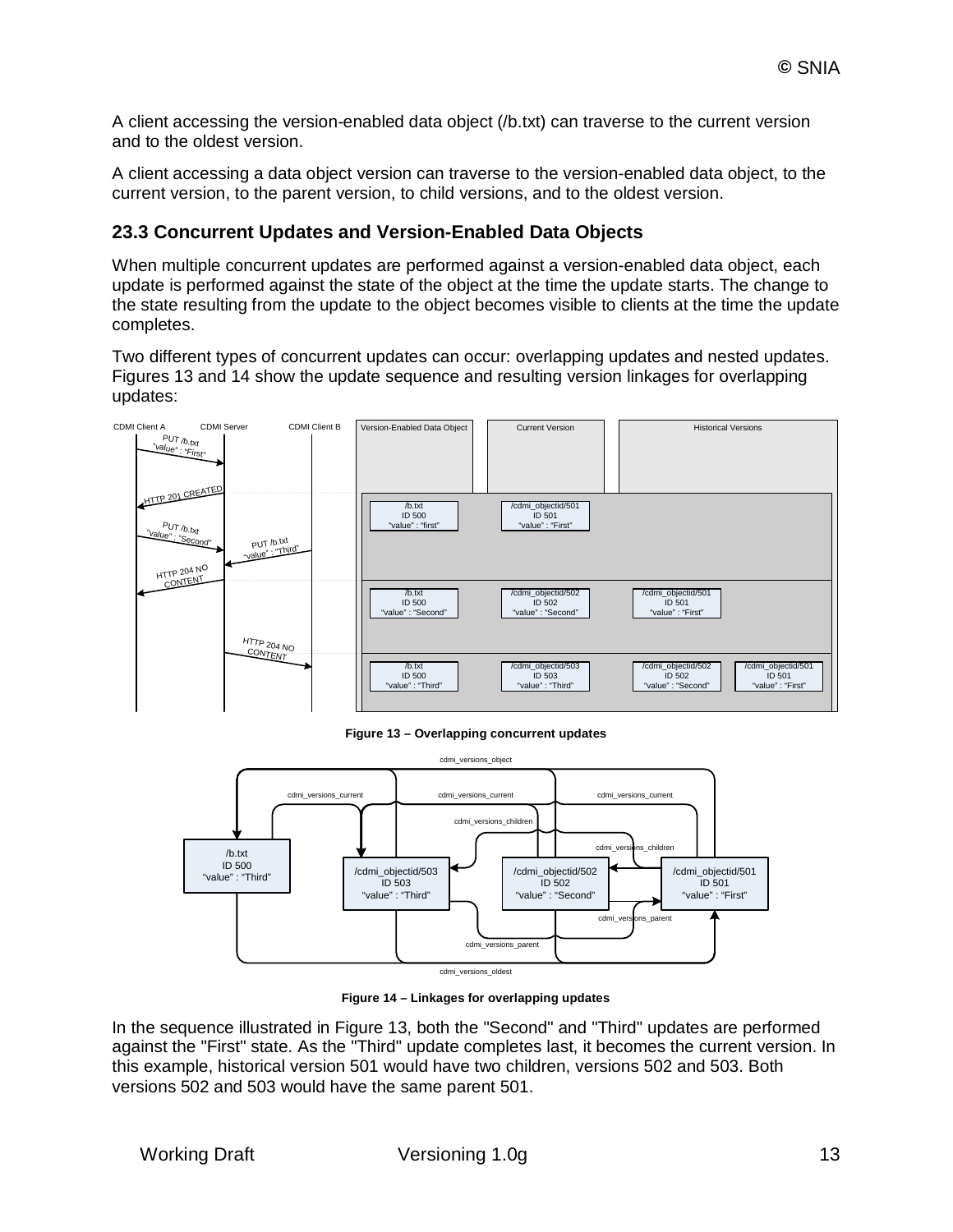Figures 15 and 16 show the update sequence and resulting version linkages for nested updates:







**Figure 16 – Linkages for nested updates**

In the sequence illustrated in Figure 16, both the "Second" and "Third" updates are performed against the "First" state. As the "Second" update completes last, it becomes the current version. In this example, historical version 501 would have two children, versions 502 and 503. Both versions 502 and 503 would have the same parent 501.

Both of these data structures are equivalent, with the only difference being which update completed last.

# **23.4 Capabilities for Version-Enabled Data Objects**

The relationship between version-enabled data objects, data object versions, and capabilities is shown in Figure 17.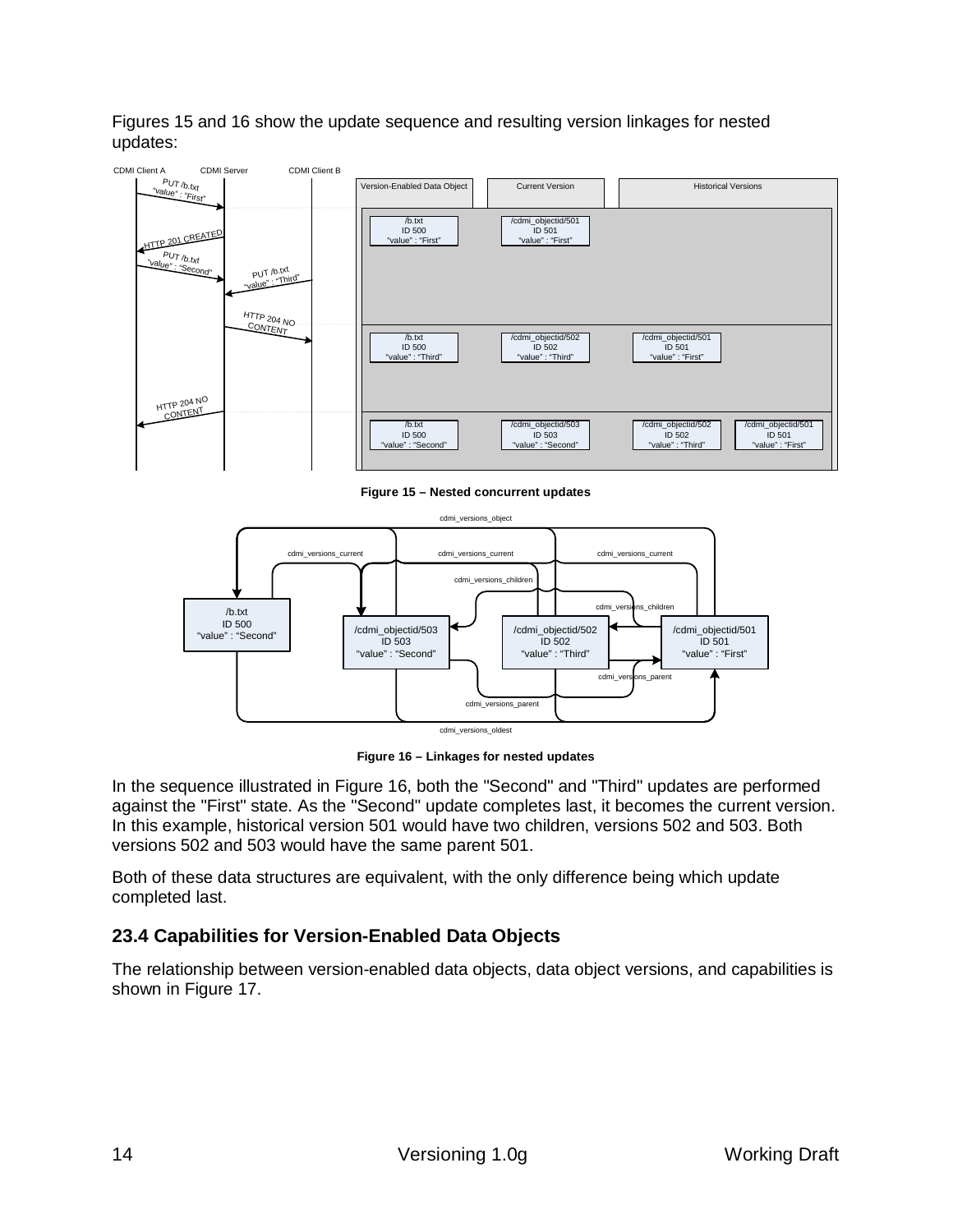

**Figure 17 – Version to capabilityURI Relationships**

Data object versions are immutable but may be deleted by a client or by the system, depending on the data system metadata specified.

### **23.5 Updates Triggering Version Creation**

If versioning is enabled by setting the value of the cdmi versions metadata item in the versionenabled data object to "value", the following updates will trigger the creation of a new version:

- changing the mimetype,
- changing the value, or
- changing the valuetransferencoding.

If versioning is enabled by setting the value of the cdmi versions metadata item in the versionenabled data object to "user", the following updates will trigger the creation of a new version:

- changing the mimetype,
- changing the value,
- changing the valuetransferencoding, or
- adding, modifying, or removing user metadata.

If versioning is enabled by setting the value of the cdmi versions metadata item in the versionenabled data object to "all", then all updates to the data object will trigger the creation of a new version.

The effective ACL, owner, and domain of the data object versions shall be the ACL, owner, and domain of the version-enabled data object.

Modifications performed with the X-CDMI-Partial header shall not trigger the creation of a new version until the completionStatus is changed from "Processing" to "Complete".

#### **23.6 Operations against Version-Enabled Data Objects**

Moving a version-enabled data object within a system is considered to be an update to the name and/or parentURI fields.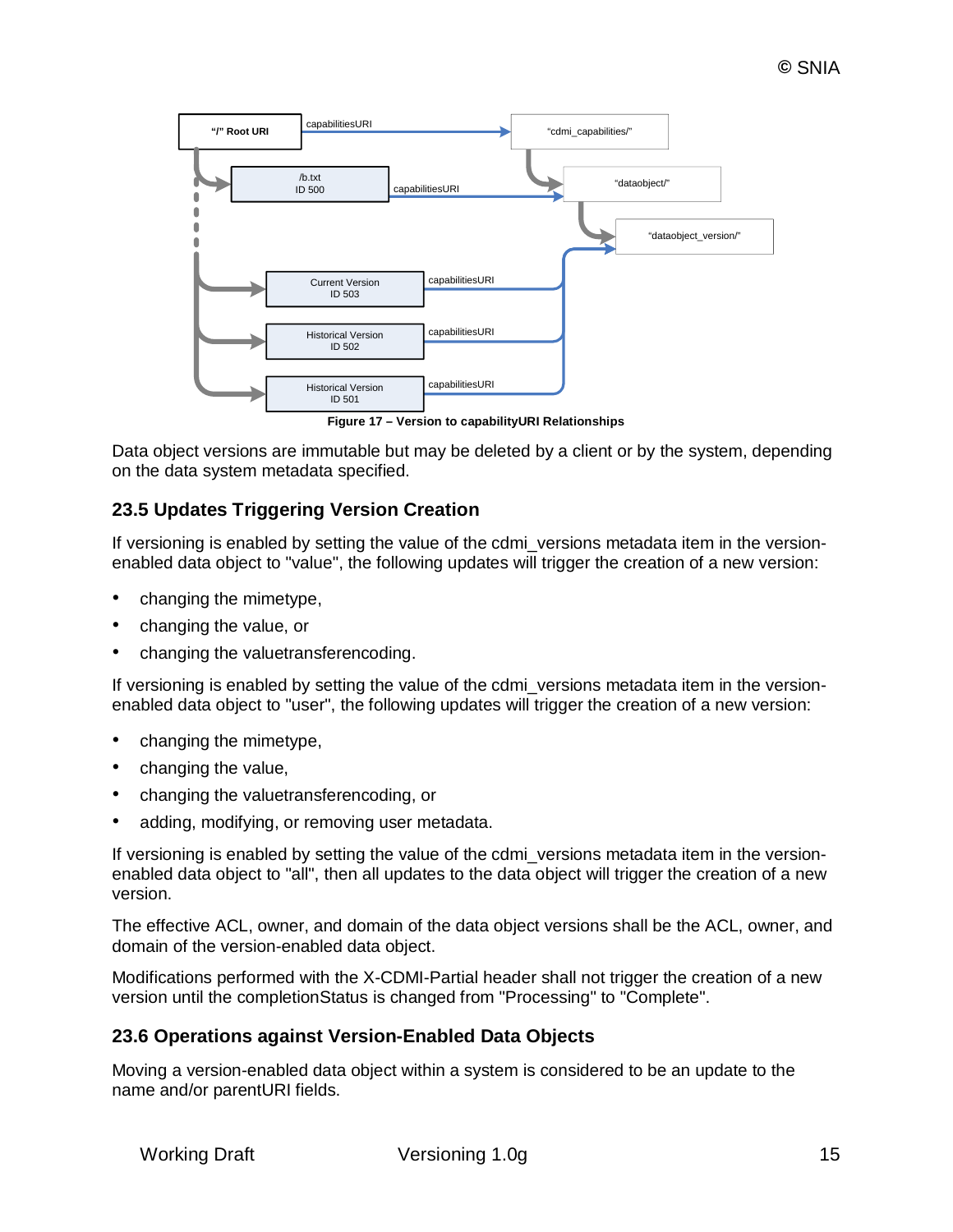Moving a version-enabled data object between systems moves all data object versions associated with the version-enabled data object and preserves all identifiers. If the destination name and/or URI are different, the move is considered to be an update to the name and/or parentURI fields.

Copying a version-enabled data object shall only copy the version-enabled data object itself. Versions of the version-enabled data object are not copied.

Deleting a version-enabled data object shall also delete all versions associated with that version-enabled data object.

Disabling versioning for a version-enabled data object shall preserve all versions. Previously existing versioning metadata shall remain present while versioning is disabled. Re-enabling versioning for a data object that previously was version-enabled shall result in the creation of a new current version.

If a version-enabled data object is placed under retention or hold, the retention behaviors of the version-enabled data object shall be applied to the data object versions.

No additional log messages or notifications are defined for version-enabled data objects. When a version-enabled data object is updated, an additional creation log message and/or notification message shall be generated for the created data object version. Likewise, when a data object version is accessed or deleted, a log and/or notification message is generated.

If a limited number, size, or age for versions is requested and a change to a version-enabled data object results in a version being automatically deleted, then the system shall generate a corresponding deletion log and/or notification message for the deleted data object version.

# **23.7 Operations against Data Object Versions**

A data object version is presented to the client as a standard CDMI data object.

Moving, copying over, deserializing over, and updating a data object version shall not be permitted and shall result in an HTTP status code of 403 Forbidden.

Copying a data object version is permitted. For example, to promote a version to become the current version of a version-enabled data object, the URI of the data object version is used in the copy field when performing an update to the URI of the version-enabled data object. Updates can also be performed as part of the copy operation.

Deleting a historical data object version shall be permitted if the client has ACL permissions to delete the version-enabled data object and the version-enabled data object.

Deleting the current version of a version-enabled data object shall revert the current version to the current version's parent. If there is no parent version, deleting the current version shall result in an HTTP status code of 403 Forbidden.

When an intermediate historical version is deleted, the parent and children metadata items of the parent and all child data object versions of the data object version being deleted must be updated.

EXAMPLE In a version chain "C" -> "B" -> "A", where "C" is the newest and "A" is the oldest, deleting version "B" shall produce the following results:

The cdmi version parent metadata item of "C" is set to the URI contained in the cdmi\_version\_parent metadata item of "B".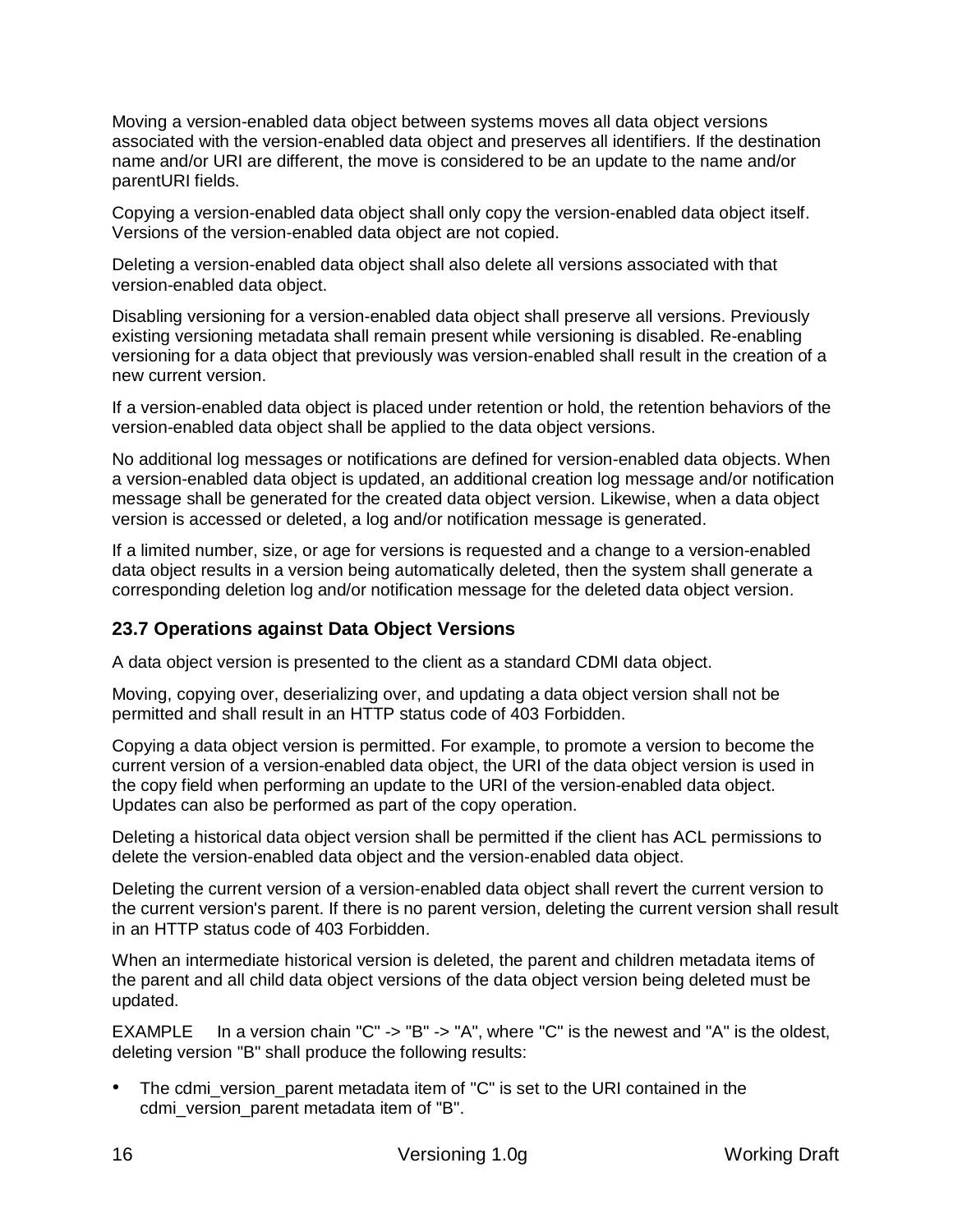• The URI of "B" in the cdmi version children metadata item of "A" is replaced with the URIs contained in the cdmi\_version\_children metadata item of "B".

In pseudocode, the above translates to:

```
C->cdmi_version_parent = B->cdmi_version_parent
A->cdmi_version_children[B] = B->cdmi_version_children
Delete B
```
If the oldest version of a version-enabled data object is deleted and there are two or more children of that version, both of the children of the deleted oldest version will become the new oldest version.

When accessing a data object version, the cdmi\_acount and cdmi\_atime of the data object version shall be updated if present.

When accessing a historical version of a version-enabled data object, the ACL, owner, and domainURI of the version-enabled data object shall be in effect.

Standard log and notification messages are sent when data object versions are accessed and deleted.

#### **23.8 Query of Data Object Versions**

As data object versions are regular CDMI objects, they will be included in query results unless explicitly excluded.

Querying for data object versions is performed by including the scope:

```
"metadata" : 
\{"cdmi_version_children" : "*"
}
```
Querying for version-enabled data objects (but not their versions) is performed by including the scope:

```
"metadata" : 
{
  "cdmi_versioning" : "*"
}
```
Querying for non-versioned data objects with no versions is performed by including the scope:

```
"metadata" : 
{
 "cdmi_version_current" : "!*"
}
```
Querying for non-versioned data objects with versions is performed by including the scope:

```
"metadata" : 
{
 "cdmi_versioning" : "!*",
 "cdmi_version_current" : "*"
}
```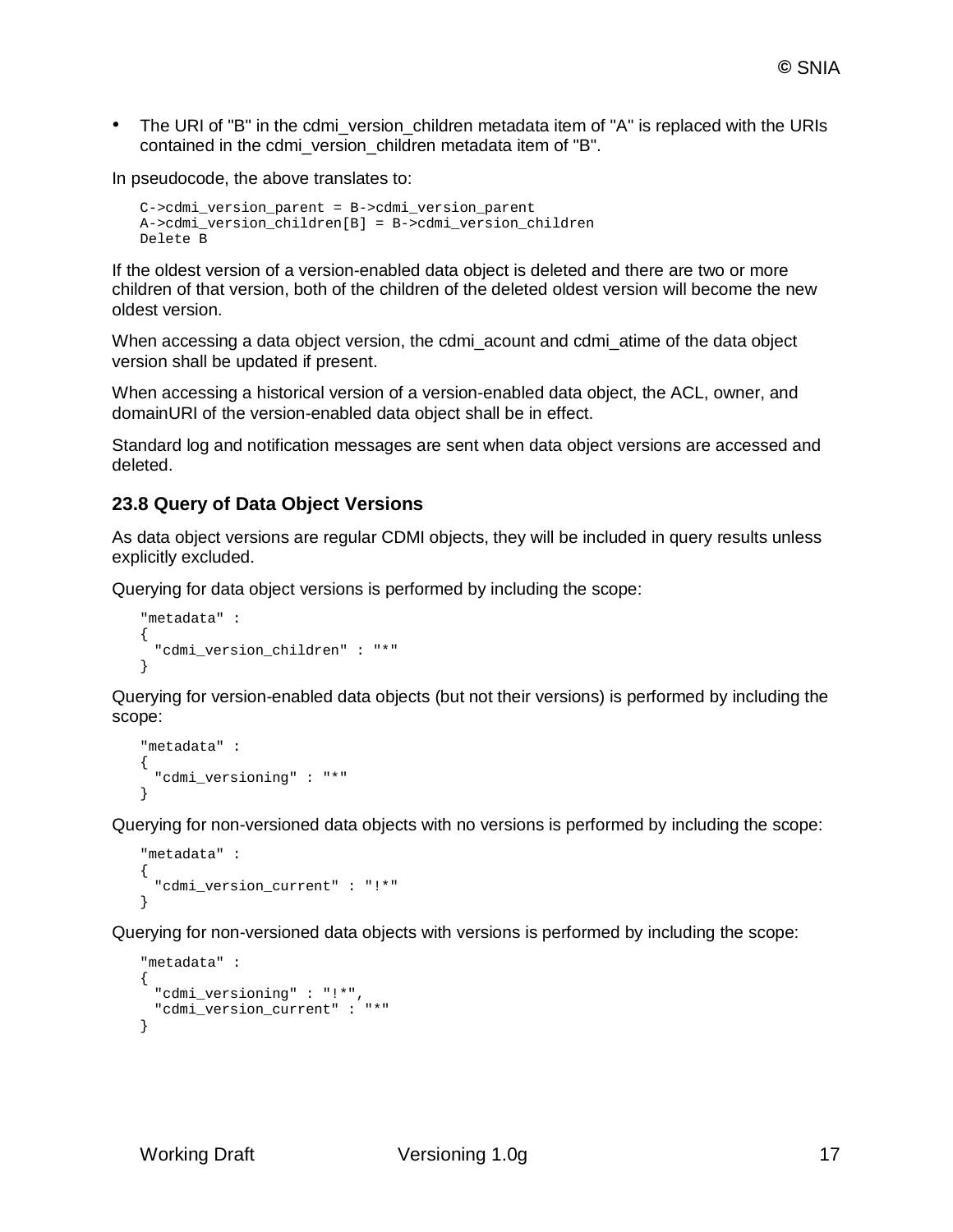# **23.9 Version-Enabled Data Object Serialization**

Serializing a version-enabled data object shall serialize the data object, the versioning-related metadata, the current version, and all historical versions. The current version and all historical versions shall be serialized as data objects contained within a JSON array. These data objects shall replace the contents of the value field of the serialized representation of the versionenabled data object.

```
EXAMPLE A version-enabled data object with three versions is serialized.
```

```
{
 "objectType" : "application/cdmi-object",
 "objectID" : "00007ED900100DA32EC94351F8970400",
 "objectName" : "MyVersionedDataObject.txt",
 "parentURI" : "/MyContainer/",
 "parentID" : "00007E7F00102E230ED82694DAA975D2", 
 "domainURI" : "/cdmi_domains/MyDomain/", 
 "capabilitiesURI" : "/cdmi_capabilities/dataobject/", 
 "completionStatus" : "Complete", 
 "mimetype" : "text/plain", 
 "metadata" : {
   "cdmi_size" : "33",
   "cdmi_versioning" : "user",
   "cdmi_version_object" : "/cdmi_objectid/00007ED900100DA32EC94351F8970400",
   "cdmi_version_current" : "/cdmi_objectid/00007ED90010F077F4EB1C99C87524CC",
   "cdmi_version_oldest" : [
     "/cdmi_objectid/00007ED90010512EB55A9304EAC5D4AA"
   ]
 },
 "value" : [
   {
    "objectType" : "application/cdmi-object",
     "objectID" : "00007ED90010F077F4EB1C99C87524CC",
     "objectName" : "MyVersionedDataObject.txt",
     "parentURI" : "/MyContainer/",
     "parentID" : "00007E7F00102E230ED82694DAA975D2", 
     "domainURI" : "/cdmi_domains/MyDomain/", 
     "capabilitiesURI" : "/cdmi_capabilities/dataobject/dataobject_version/", 
     "completionStatus" : "Complete", 
     "mimetype" : "text/plain", 
     "metadata" : {
      "cdmi_size" : "33",
      "cdmi_version_object" : "/cdmi_objectid/00007ED900100DA32EC94351F8970400",
      "cdmi_version_current" : "/cdmi_objectid/00007ED90010F077F4EB1C99C87524CC",
      "cdmi_version_oldest" : [
        "/cdmi_objectid/00007ED90010512EB55A9304EAC5D4AA"
      ],
      "cdmi_version_parent" : "/cdmi_objectid/00007ED9001005192891EEBE599D94BB",
      "cdmi_version_children" : [
      ]
     },
     "valuerange" : "0-32", 
     "valuetransferencoding" : "utf-8", 
     "value" : "Third version of this Data Object"
   },
   {
     "objectType" : "application/cdmi-object",
     "objectID" : "00007ED9001005192891EEBE599D94BB",
     "objectName" : "MyVersionedDataObject.txt",
     "parentURI" : "/MyContainer/",
     "parentID" : "00007E7F00102E230ED82694DAA975D2", 
     "domainURI" : "/cdmi_domains/MyDomain/",
```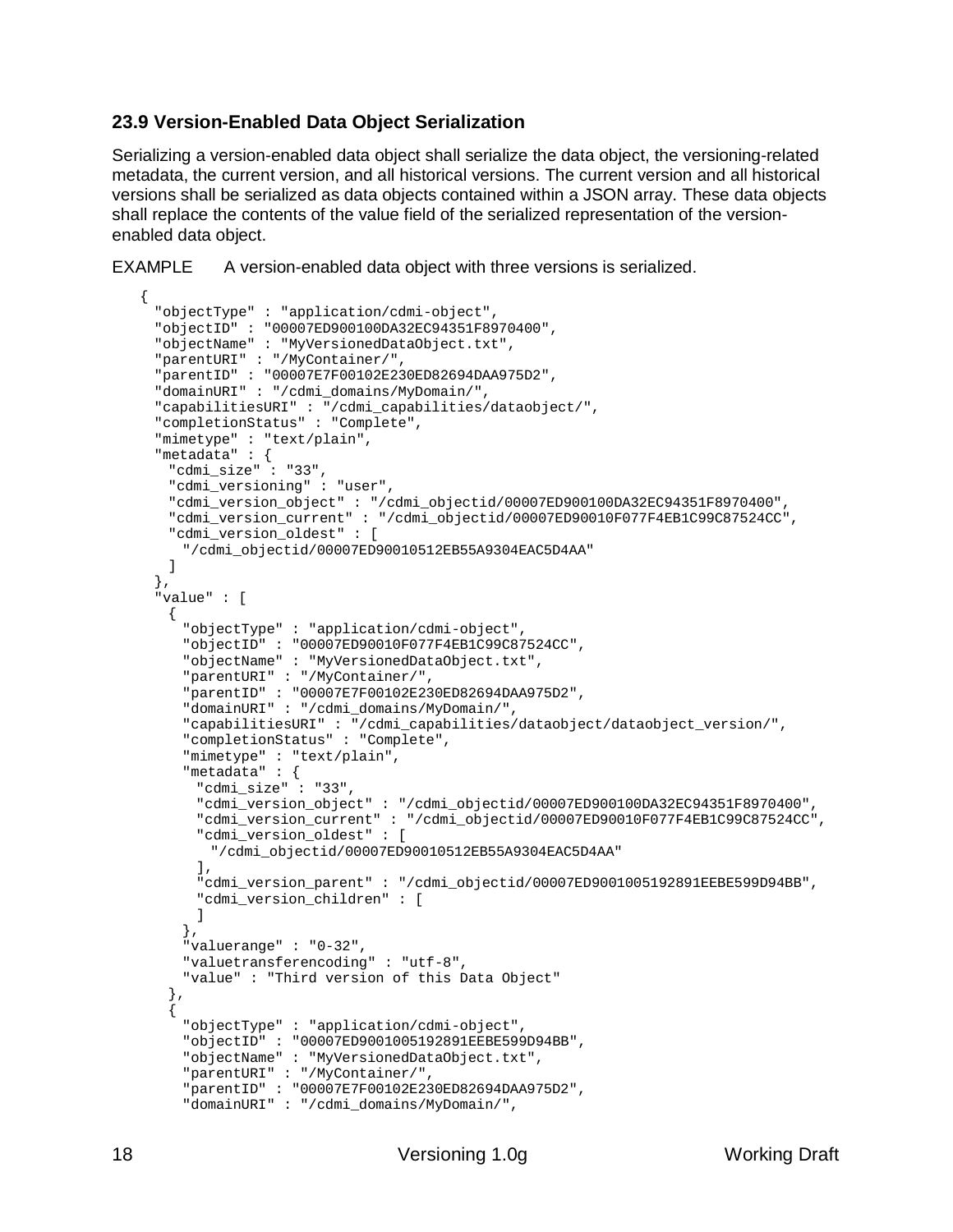```
"capabilitiesURI" : "/cdmi_capabilities/dataobject/dataobject_version/", 
   "completionStatus" : "Complete", 
   "mimetype" : "text/plain", 
   "metadata" : {
     "cdmi_size" : "34",
     "cdmi_version_object" : "/cdmi_objectid/00007ED900100DA32EC94351F8970400",
     "cdmi_version_current" : "/cdmi_objectid/00007ED90010F077F4EB1C99C87524CC",
     "cdmi_version_oldest" : [
       "/cdmi_objectid/00007ED90010512EB55A9304EAC5D4AA"
     ],
     "cdmi_version_parent" : "/cdmi_objectid/00007ED90010512EB55A9304EAC5D4AA",
     "cdmi_version_children" : [
       "/cdmi_objectid/00007ED90010F077F4EB1C99C87524CC"
     ]
   },
   "valuerange" : "0-33", 
   "valuetransferencoding" : "utf-8", 
   "value" : "Second version of this Data Object"
  },
  {
   "objectType" : "application/cdmi-object",
   "objectID" : "00007ED90010512EB55A9304EAC5D4AA",
   "objectName" : "MyVersionedDataObject.txt",
    "parentURI" : "/MyContainer/",
    "parentID" : "00007E7F00102E230ED82694DAA975D2", 
   "domainURI" : "/cdmi_domains/MyDomain/", 
    "capabilitiesURI" : "/cdmi_capabilities/dataobject/dataobject_version/", 
    "completionStatus" : "Complete", 
    "mimetype" : "text/plain", 
   "metadata" : {
     "cdmi_size" : "33",
     "cdmi_version_object" : "/cdmi_objectid/00007ED900100DA32EC94351F8970400",
     "cdmi_version_current" : "/cdmi_objectid/00007ED90010F077F4EB1C99C87524CC",
     "cdmi_version_oldest" : [
       "/cdmi_objectid/00007ED90010512EB55A9304EAC5D4AA"
     ],
     "cdmi_version_children" : [
       "/cdmi_objectid/00007ED9001005192891EEBE599D94BB"
     ]
   },
    "valuerange" : "0-32", 
   "valuetransferencoding" : "utf-8", 
   "value" : "First version of this Data Object"
 }
]
```
Serializing a non-version-enabled data object that has versions shall serialize the data object, the versioning-related metadata, and all historical versions. The contents of the value field of the data object, the current version, and all historical versions serialized as data objects shall be contained within a JSON array. These data objects shall replace the contents of the value field of the serialized representation of the version-enabled data object.

Deserializing either a version-enabled data object or a non-version-enabled data object with versions shall restore the data object and all serialized versions.

Serializing and deserializing a data object version shall not be permitted.

Attempting to deserialize a serialized version-enabled data object or non-version-enabled data object with versions onto a system that does not support versions shall result in an HTTP status code of 400 Bad Request. This error code results because a CDMI system that does not

}